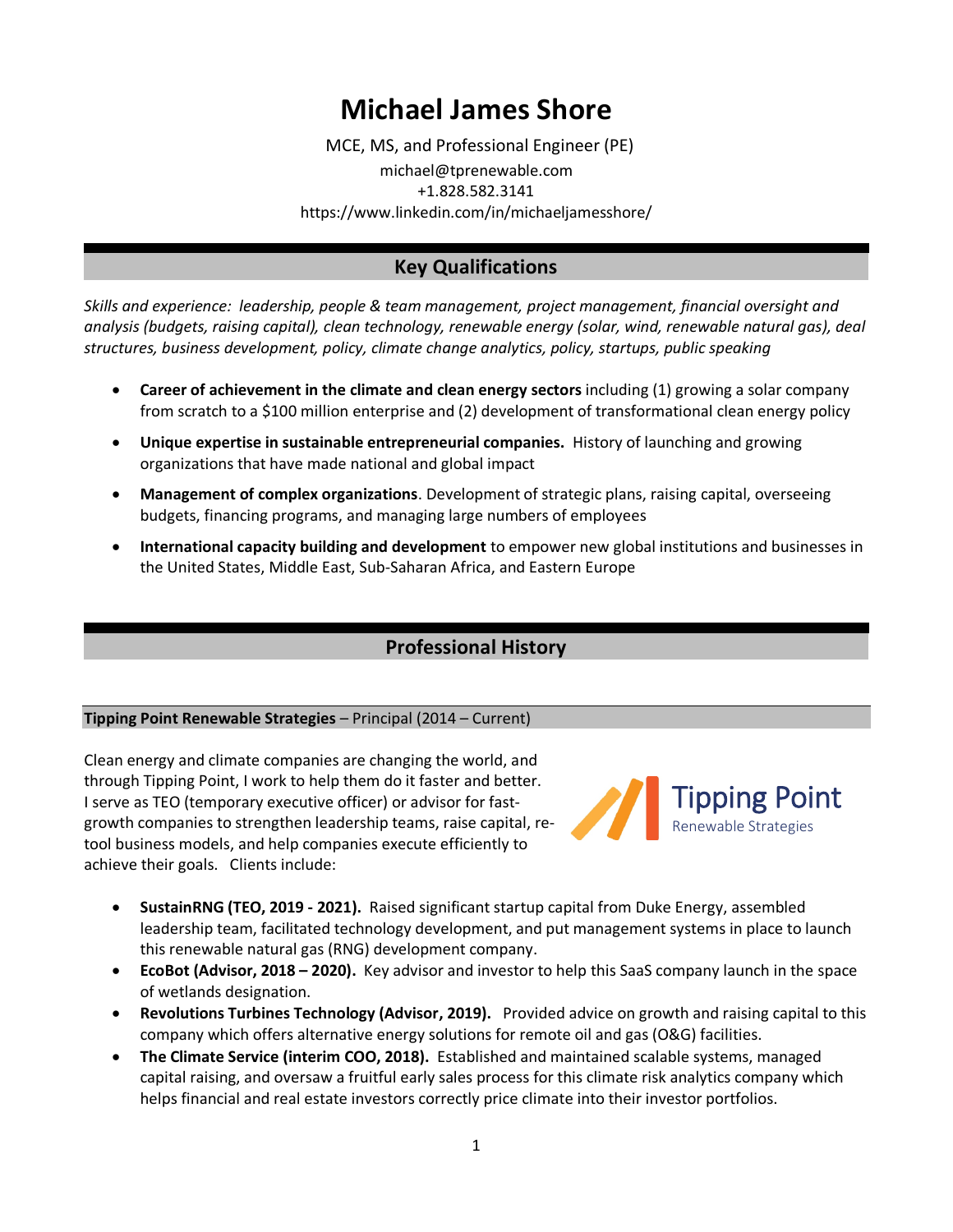*Key Tipping Point clients continued:* 

- **Organic Transit (interim CFO, 2017).** Provided interim CFO-guidance to this innovative electric bike company.
- **Hickory Nut Gap Meats (2015 - present).** Guided CEO of organic, grass-fed meats company in successful capital raise, leadership, and establishment of company management system and metrics.
- **Brightfield (2014 - 2020).** Provided strategy and financial advice, including mentoring CEO as a leader of this company, which develops and finances electric vehicle charging stations.
- **BarberWind Turbines (TEO, 2013 - 2015).** Brought business savvy and startup experience to an innovative wind technology company. Raised capital and led process to manufacture, site, permit, and build the prototype 1 MW wind turbine.

#### **FLS Energy –** Co-Founder & CEO (2006 - 2013)

Built and implemented business model for the development, financing, construction, maintenance and ownership of solar assets, including utility-scale solar farms. Worked with Board to set strategic direction of the company, assemble leadership team, and develop intricate project financial models. Held company accountable to its mission and core values, and created a strong company culture of integrity and customer service.



#### *Key accomplishments include:*

- **Financial success & fast growth.** Grew FLS Energy from a start-up to a \$100 million company with 50 employees in six years. FLS Energy was ranked by INC Magazine as the 46th fastest growing company in the U.S. (2011). The company eventually merged with Cypress Creek Renewables to become the second largest solar company in the United States.
- **Capital.** Secured over \$100 million in capital, including project equity, low cost debt, mezzanine debt, and corporate equity.
- **Culture.** Created a company leadership philosophy that promotes integrity and engagement. Employee surveys show that staff was happy and proud to be part of the FLS Energy team.
- **Business Development & Scaling.** Fueled the company's fast growth through creative business development initiatives and integration of the company sales, operations, and accounting systems.

#### **Environmental Defense Fund** – Senior Policy Analyst (2000 - 2006)

Led team in the analysis, development, lobbying, and negotiation of market-oriented policy solutions to promote clean air, climate stewardship, and renewable energy. Led efforts to develop SO<sub>2</sub>, NO<sub>x</sub>, and carbon regional trading.

- Led the development and negotiation of the North Carolina Renewable Energy & Efficiency Portfolio Standard, which has brought billions of dollars of investment in NC and has made my state second only to California in solar capacity.
- Negotiated with Duke Energy to develop the landmark Clean Smokestacks Act of 2002.
- Collaborated with business, scientists, and others to develop national regulations to reduce interstate transport of air pollution and cut mercury pollution from power plants.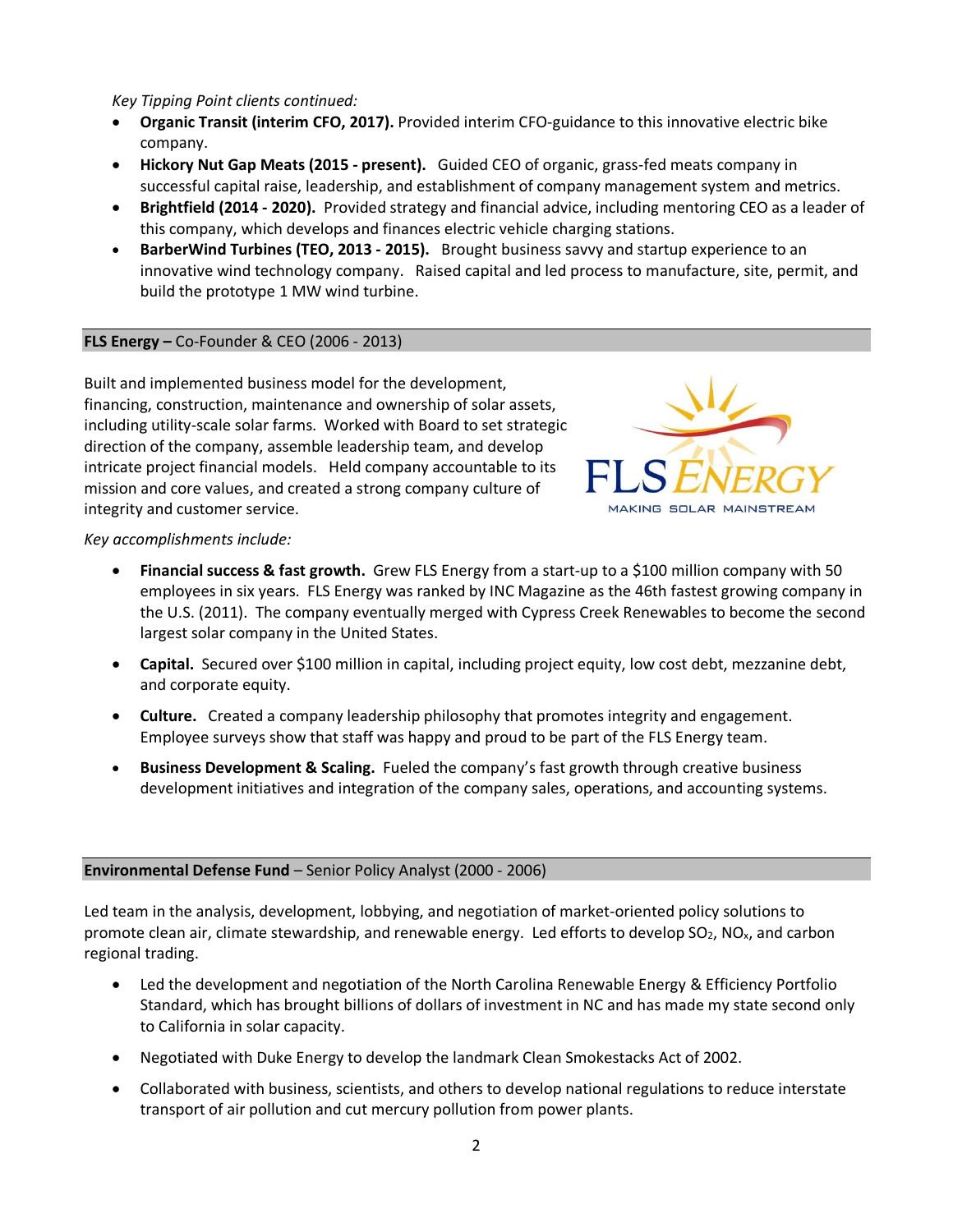#### **North Carolina State and Local Government**

- **NC Department of the Environment, Senior Advisor** (1995 2000). Member of 10-person executive team of state environmental agency with 3400 employees. Led Governor Hunt's initiatives on air quality, smart growth, water quality, and land conservation. Authored Governor's plans for Clean Air, Million Acre Initiative, and Hog Waste Management. Also, championed pollution prevention at manufacturing facilities and ISO 14000 to promote corporate stewardship.
- **Chatham County Recycling Department Head** (1991 1993). Coordinator of awarding winning county recycling/solid waste reduction program. Supervised staff, oversaw contractors, conducted lifecycle analyses, administered budgets. Provided technical assistance to commercial and industrial businesses to reduce waste.

### **International Work**

**Middle East Leadership Academy** (Spring 2018 and 2019). Instructor and facilitator at leadership academy in Aqaba Jordan and Muscat Oman for entrepreneurs and upcoming business leaders from across the Middle East.

**Founder and Chair of Global Sustainability Network** (2018). The purpose of this global group is to facilitate the creation and growth of business opportunities related to sustainability and clean energy.



**Advising and mentoring entrepreneurial West African clean energy companies** including Integrated Services and Ophie Power (2016 - 2017)

**Member of the Society of International Business Fellows** (2013 – present). Led energy dialogue.

**Consultant, Research Triangle Institute, Tunisian Solid Waste Project** (1997). Worked on USAID project with Tunisian Ministry of Environment, performing national solid waste financing study. Assisted in the development and teaching of a course on landfill operations for government personnel.

**Instructor, J.E. Purkyne University, Czech Republic** (1995).Developed and taught college courses (in English) on waste management and environmental science. At same time, subcontractor to Ford Motor Company, helping to develop an environmental assessment of a recently purchased facility.

**Volunteer, U.S. Peace Corps, Mali, Africa** (1988 - 1990). Trained rural villagers in water sanitation, well construction, and gardening.

## **Education and Credentials**

**M.C.E., Department of Civil Engineering, North Carolina State University** (2001). Studies focused on energy, air quality, and power plant pollution control technologies. **Licensed Professional Engineer.**

**M.S., Environmental Policy, Department of Environmental Sciences and Engineering, University of North Carolina at Chapel Hill** (1994). Studies focused on climate change and economic aspects of environmental issues. Master's Thesis was a statewide survey and development of economic model of recycling and employment.